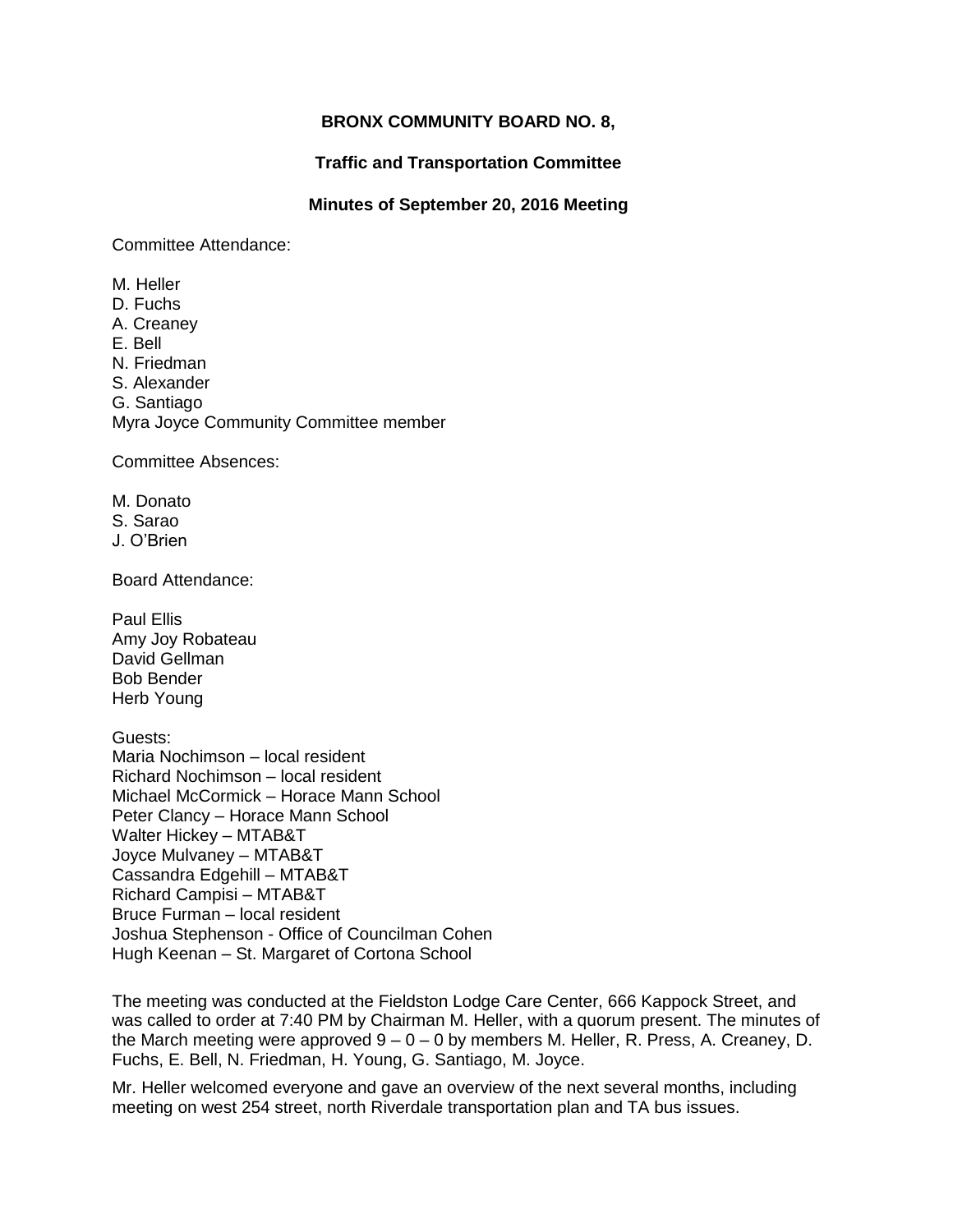He Announced presentation by Joyce Mulvaney, director of community affairs of MTA B&T who introduced her staff to talk about the Henry Hudson Parkway (HHP) toll booth and other projects.

She described the previous conversion to open road tolling, HHP cashless pilot since 2012 and we were the first. The goal is convert all MTA bridges and remove HHP tool booths starting at the end of 2016. A gantry system will read all ez passes and license plates. The Upper level will start at the end of 2016, lower level will take longer.

Skew backs, which secure the bridge arch are to be rehabilitated starting early next year. Concrete pedestals will also be replaced over a 33 month period with all work at ground level and no impact on traffic. There will be an incentive for contractor to reduce duration to take off three months. Work is to be done only 8-4 pm weekdays on Bronx side.

Replacement of bridge plazas, upper and lower: 45 months total contract period for both decks. The lower level is a much larger job requiring 31 months and reduction to 2 lanes. The upper deck will require five months. There will be incentives to shorten work on the lower level by 9 months and the top by 2 months bottom to three lanes.

The bike path will be closed during lower level work. A bus shuttle service will run from Kappock to Dyckman during daylight continuously from March 1 through November, not during winter months due to low usage. 10.6 in lanes.

Representatives confirmed the MTA jurisdiction is from Kappock to Dyckman Street.

There was discussion as to the feasibility of turning over a lane to the Hudson River Greenway or somehow expanding the existing walkway. TBTA staff has rejected giving up a lane. Traffic too heavy, 1800 vehicles per hour requires three lanes to relieve congestion and requires a small shoulder.

Bob Bender and David Gellman say the only issue is where the two lanes of the southbound HHP turn to three lanes, on bridge or south of it. MTA looked at a possible cantilever for an additional lane, but of course it would be a huge cost though the bridge is ready. Low bike usage does not justify such an expense.

Gellman suggested move the Jersey barrier slightly over, to which they said no. He also objected to length of pedestrian path closing, saying nothing is being given back to the community. MTA staff also said they cannot create a path to Dyckman Street.

Mr. Heller said the community board is not altogether happy with a lack of flexibility on bike path issues, and may engage in further correspondence with the MTA.

The meeting turned toward discussion of requests to install Play Street in various locations.

- 1- St. Margaret of Cortona: The principal discussed the merits of the application, safety provided, etc. Approved  $9 - 0 - 0$  by members M. Heller, R. Press, A. Creaney, D. Fuchs, E. Bell, N. Friedman, H. Young, G. Santiago, M. Joyce.
- 2- PS 307, Eames Place: Mr. Heller mentioned the difficulty of the plan as it blocks access to Claflin Avenue, one way northbound from the T intersection with Eames. DI O'Toole agreed that street configuration is difficult. A teacher Rochelle Matera (?) from the school spoke and reiterated the situation, with a bit of disagreement as to how it could happen. There could be a plan to reverse part of Eames but that would have to be an application to DOT. It was mentioned that reduction of their application from full day to one hour in the morning and evening might be more acceptable or mid-day even better. Sylvia